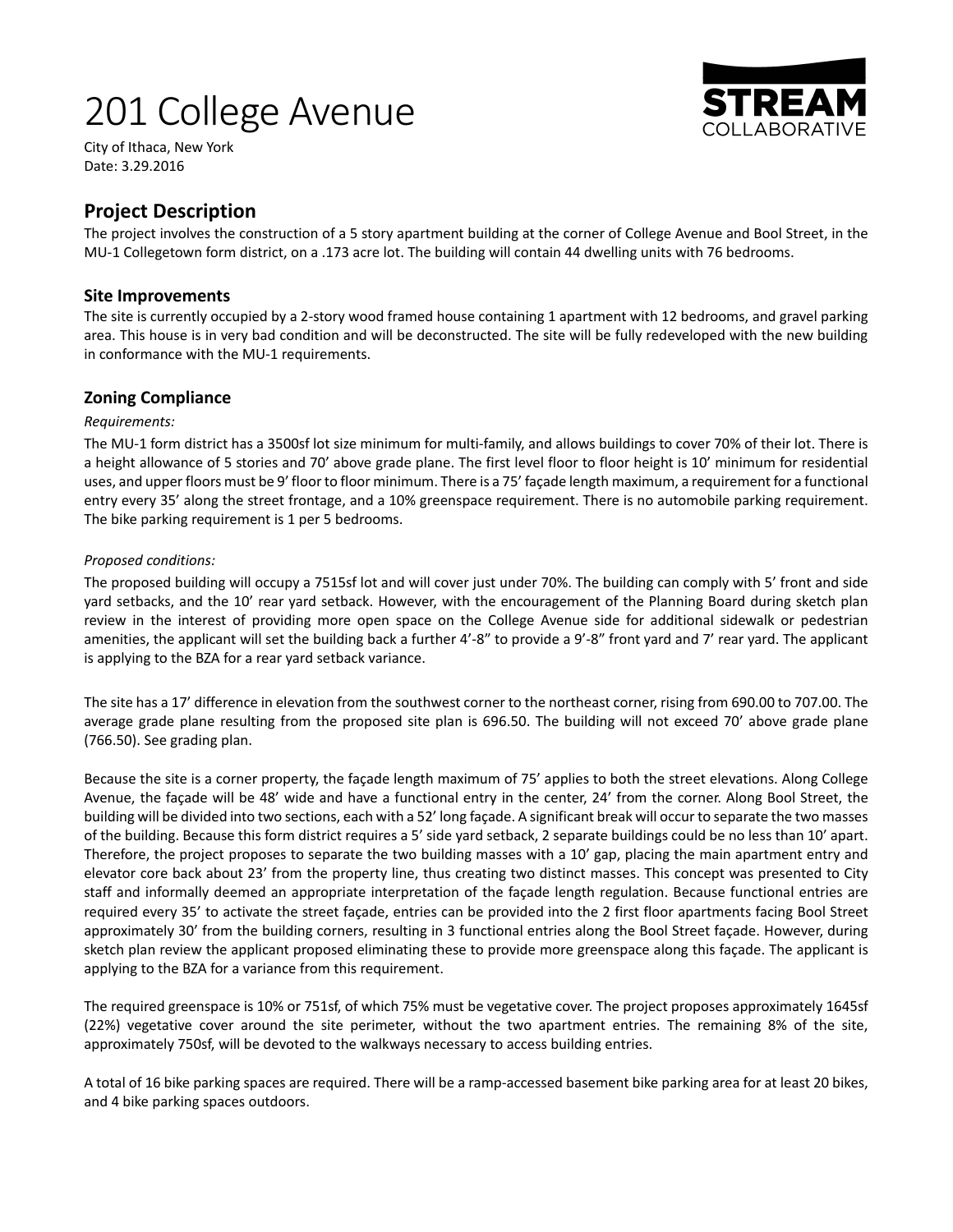#### **Program**

The project proposes a total of 44 units on the property:  $(4)$  3-bedroom, 3 bath units,  $(4)$  4-bedroom, 2 bath units,  $(24)$  1bedroom loft units, and (12) 2‐bedroom loft units, for a total of 76 bedrooms. The mix of units and location will appeal to upper classmen and graduate student renters.

The basement level will have a fitness room with windows looking out to the street. There will also be a basement bicycle garage for approximately 20 bikes with ramp access from a doorway on Bool Street. The space will have an air station and e‐ bike charging stations. A trash room will also be located in the basement so that trash receptacles will not be exposed to public view.

#### **Stormwater**

Because of the nature of the site as urban land, and its small size, there are no on‐site stormwater facilities proposed, pending approval by the City's Stormwater Officer. Although not required, a best practice strategy which directs runoff to the vegetated perimeter around the building will filter stormwater from the roof, prior to its entry into the storm sewer system.

#### **Landscape**

A planting plan will be developed to address the street edge and side and rear yards, such that these spaces are a lush experience with interest throughout the seasons. All plantings will be selected to be naturally drought tolerant with no irrigation installed, and manual watering only required during the period of initial plant establishment. Strong consideration will be given for native plants.

Five trees will be removed from the site to construct the new building. There are currently no City street trees within the public right of way because of the narrowness of the right‐of‐way along both Bool Street and College Avenue. Because the MU-1 district begins what can be regarded as an "urban condition", sidewalks along both facades will be paved from the property line to the curb with five street trees planted in structural soil with a flexi-pave surface. Paving to the curb will improve pedestrian conditions and improve passenger access to vehicles parked in metered spaces along College Avenue.

There is no parking allowed within about 20' of the corner of Bool and College Avenues. This is an opportunity for a curb bulbout to shorten the crossing distance across College Avenue, and provide more sidewalk space at the corner. The bump out will also allow for the relocation of a power pole (see "utilities and Energy" below).

## **Site Lighting**

Lighting will be installed at building entries and to allow for safe access to the building. All light fixtures will be sharp cut off and dark‐sky compliant.

## **Utilities and Energy**

The water, sewer and electricity usage will be typical of residential development in the City of Ithaca and the current systems are more than capable of serving the new demand. Heating and cooling systems have not yet been designed, so the extent of fossil fuel use has yet to be determined. The owner is considering solar panels on the roof, since the building is on the edge of the MU1 zone and there will not be a taller building constructed to the south.

As a firm, STREAM Collaborative has accepted the Architecture 2030 Challenge, which means every project we design begins with a conversation about how we can achieve a net zero fossil fuel usage. In the year 2016, most of our buildings are being designed to reduce the overall fossil fuel usage by at least 70% compared to a conventional building of the same type and by 2030 all of our buildings will have zero carbon emissions. It is too early to commit to specific energy goals for this project, but we will do everything we can to exceed energy code minimum requirements.

Existing power lines intrude on the property and will need to be reconfigured to maintain the minimum required distance separation from the building façade. The owner is in negotiations with NYSEG to achieve this, and is proposing a curb bulbout to facilitate better pole placement.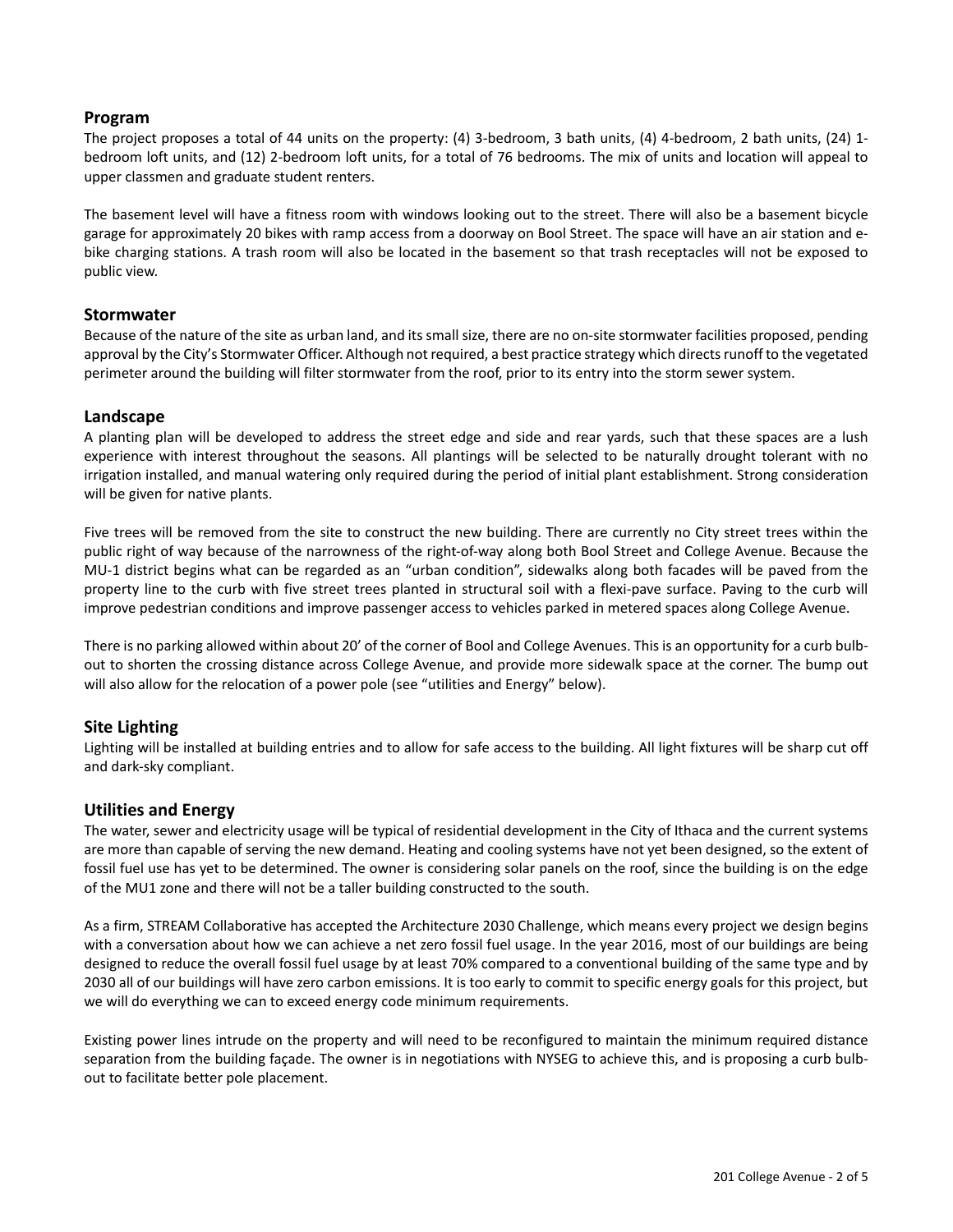# **Traffic**

The impact on automobile traffic of the new units is expected to be negligible. The site is well served by TCAT, offering access to Cornell, Downtown and other prime destinations. As such, residents are likely to make fewer than the average number of car trips. There is no parking requirement and as such no parking will be provided. This will discourage car ownership among residents. The building will have an internal ramp‐accessed bike garage for residents, and outdoor bike parking for visitors in compliance with site plan review requirements. New  $+/-8'-8''$  to  $+/-12'$  wide sidewalks will be installed along both streets, including a new accessibility sidewalk ramp at the corner consistent with city current standards.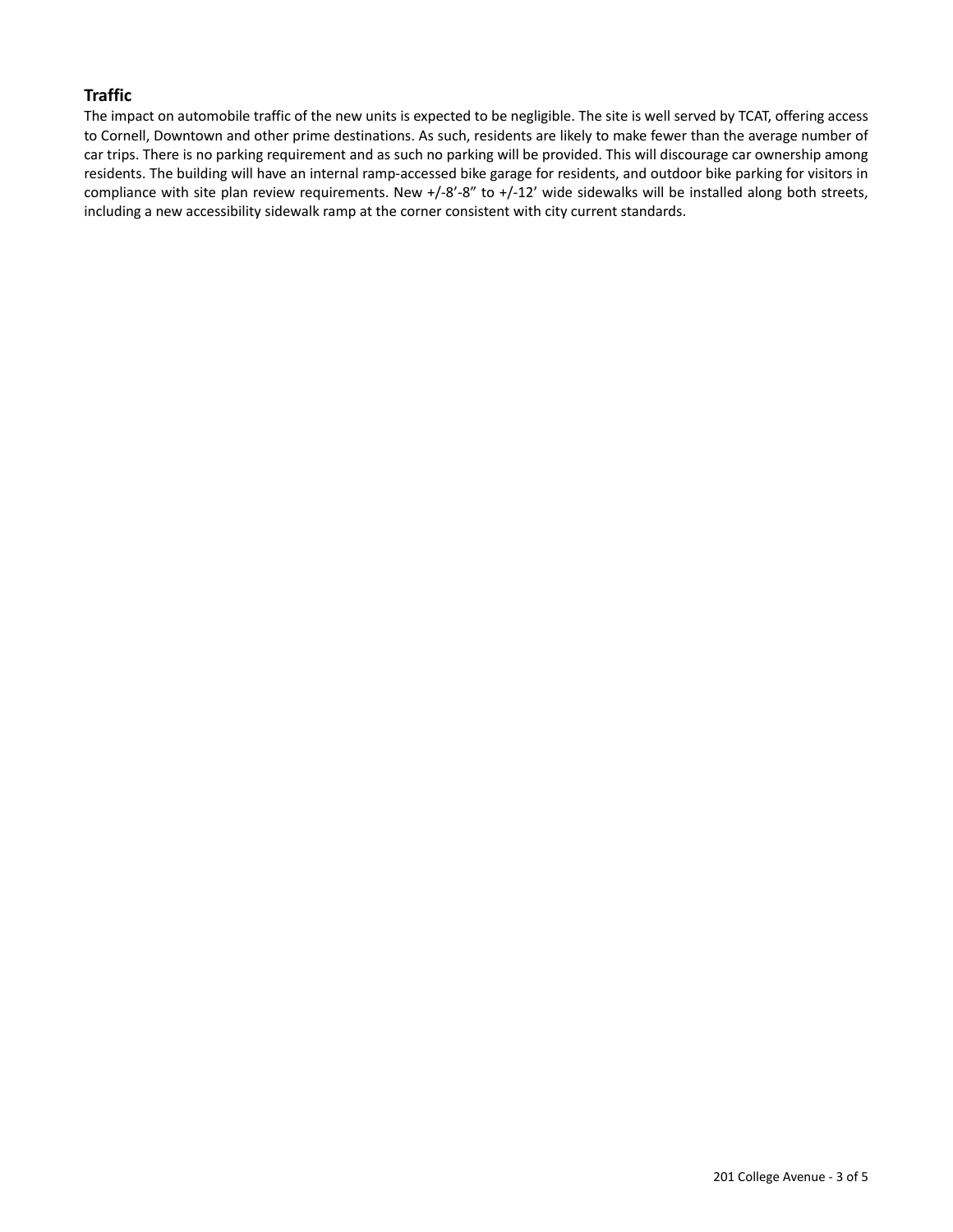# **Site Photos**



*Figure 1: Existing house as seen from College Avenue.* 

*Figure 2: Existing house facing Bool Street.*